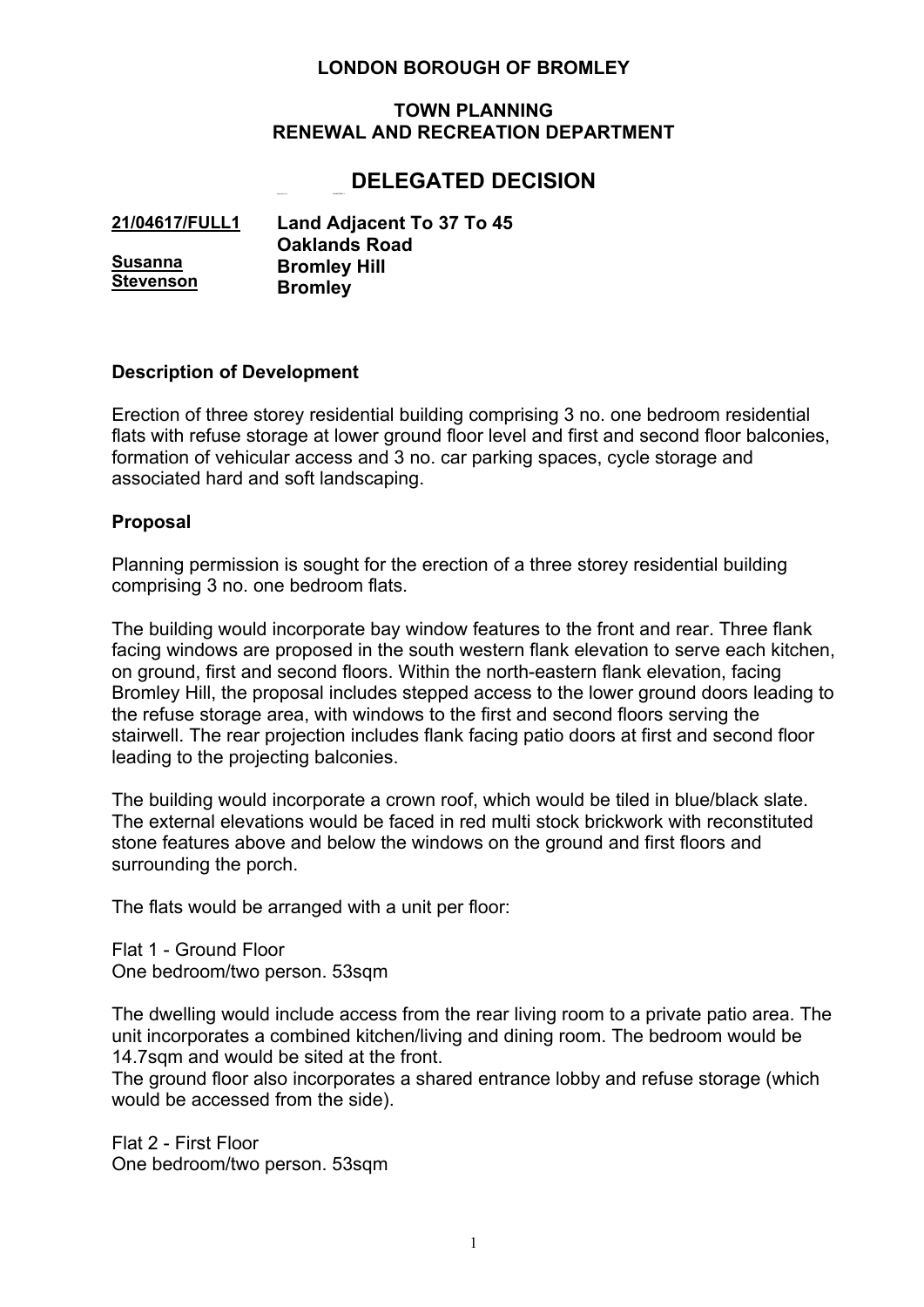The first floor flat would include a projecting balcony accessed from the combined kitchen/living/dining room.

The first floor also includes a service cupboard and communal stairwell.

Flat 3 - Second floor One bedroom/two person. 50sqm

The second floor flat would incorporate a combined kitchen/living/dining room with access to a projecting balcony. The bedroom would be 12.9sqm and would face the front of the site. The second floor also includes a services cupboard and communal stairwell.

It is proposed to construct a timber cycle store within the rear garden area, with a pitched roof and accessed via a path leading to a side access gate which would be fitted with a security padlock. The flank boundary onto Bromley Hill would be marked by a 1.8m high close boarded timber fence. To the south eastern boundary it is proposed to retain the existing 2m high brick wall.

At the front of the site the area would be largely block paved with shallow areas to the side and about the front of the building which are shown to be landscaped. The front car parking area would be accessed via a new 3m wide dropped kerb, leading to three parking bays, each fitted with an electric vehicle charging point.

Site location and key constraints

The application site is located on the western side of Bromley Hill, at the corner of Oaklands Road and the A21 (Bromley Hill).

The site is located on a slope and is elevated relative to Bromley Hill (the A21), which is a strategic road forming part of the Transport for London Road Network.

The site is covered by a Tree Preservation Order dating from 1960 (ref. BB 9).

According to the TfL Planning Information Database the site has a PTAL rating of 2 on a scale of 0 - 6b, where 6 is the most accessible. The site is located within Flood Zone 1, and is not subject to surface water flooding.

Historically, the pre-application site appears to have formed part of a larger residential site accommodating a single dwelling/lodge building. Subsequently, the former dwelling was demolished and a block of flats was constructed, with the current application site providing side space between the flats and the street corner.

The site lies within one of the five renewal areas in the Borough and is not allocated for any particular use within the Bromley Local Plan (2019).

Comments from Local Residents and Groups

Objections (including from Sedgewick Court Residents' Association and Ravensbourne Valley Residents' Association)

#### Green space and biodiversity

o Loss of trees damaging to wild life and green space in an otherwise built up area - forms part of a strip of green along the rest of Bromley Hill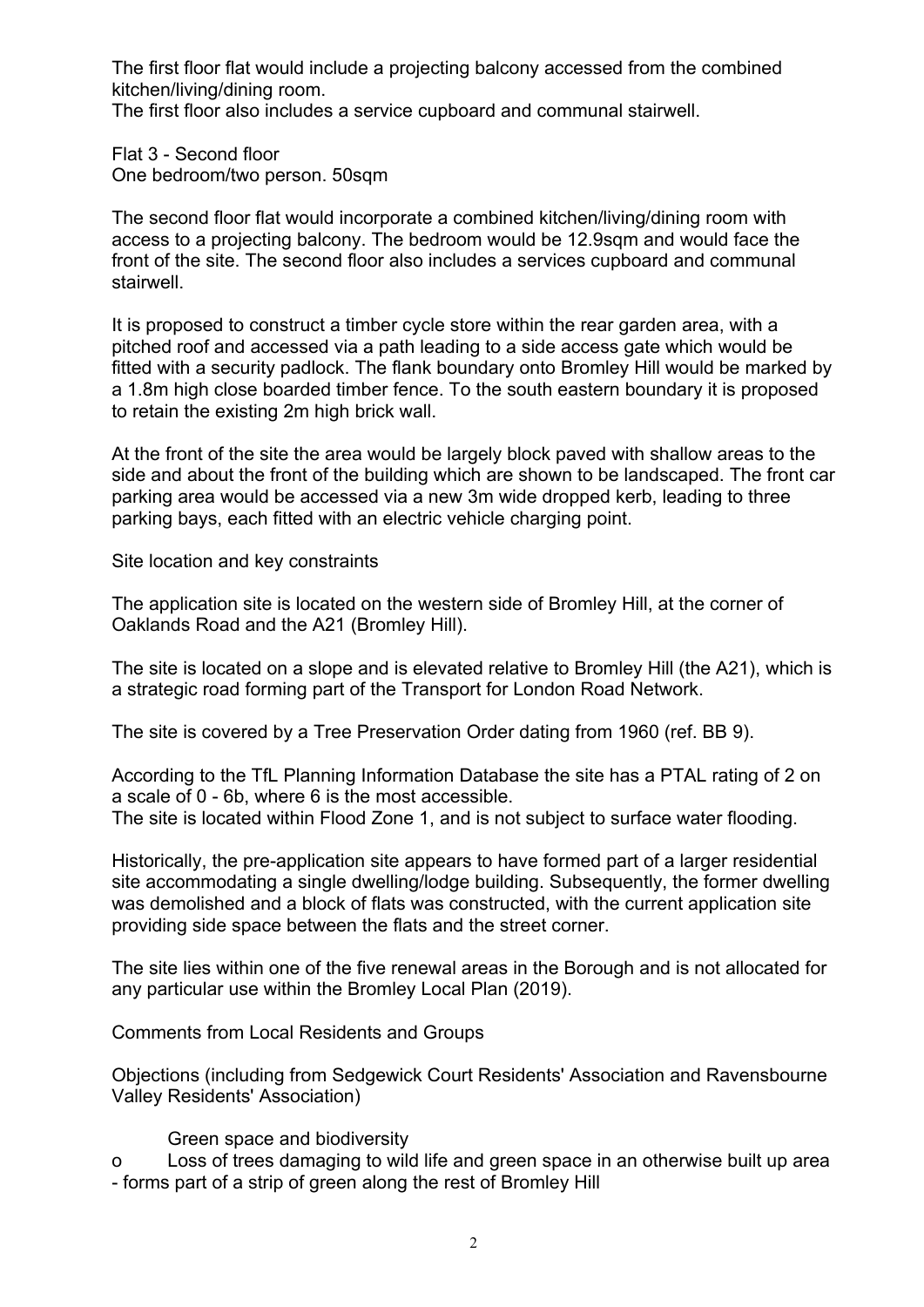o Land is a natural border between residential properties and the main road, providing habitation for birds and animals and the benefit of mature trees in an over built-up environment

o Would set a precedent for development of the green strip

o Proposal will not be carbon neutral and will involve destruction of trees

o Environmental issues - no PV electricity generation anticipated and connection to gas main proposed - inappropriate when all houses should be built to run on electricity using heat pumps

# Highways

o Highways safety - the main road adjacent to the plot is extremely busy and accidents regularly occur at the busy intersection of adjoining roads opposite

o Bicycle storage not correctly positioned for ease of use

o Unclear how the car park could be adapted to provide a wider disabled space

o Concern regarding construction management - lorries accessing the site, congestion and noise

o Increased parking on Oaklands Road (although fast-charging points welcomed)

Impact on residential amenity

o Impact on light to neighbouring flats (Sedgewick Court and Linden Court) resulting from the height of the development

o Loss of light will impact on wellbeing and mental health

o Light pollution associated with the cycle shed

o Wind induced discomfort at ground floor level between the flank wall of Sedgewick Court and the proposed development due to proximity

Visual amenity impacts

o Insufficient space for the development

o Proposal would be an overdevelopment of the narrow site - which forms an important 'green corridor'

o Lack of space to the boundary - only 1.3m provided, which is uncharacteristic in this stretch of the A21, and building would be 1.05m from the western boundary which would not reflect the spacious nature of the area

o No details on screening between the car park and the road (reference made to a dismissed appeal at Oakdene, Oaklands Road - LBB ref. 14/01844/FULL1).

o The mass of the property as viewed from the front would appear excessive as the plot is narrow

o No details provided on soft landscaping - concern regarding the appearance of the proposal in the street scene, especially in view of the need to screen the car park

o Design of side elevations unattractive as limited articulation, variation or features of architectural interest

Standard of accommodation

o Flats only meet the minimum standards

# Other matters

o Increased demand on water supply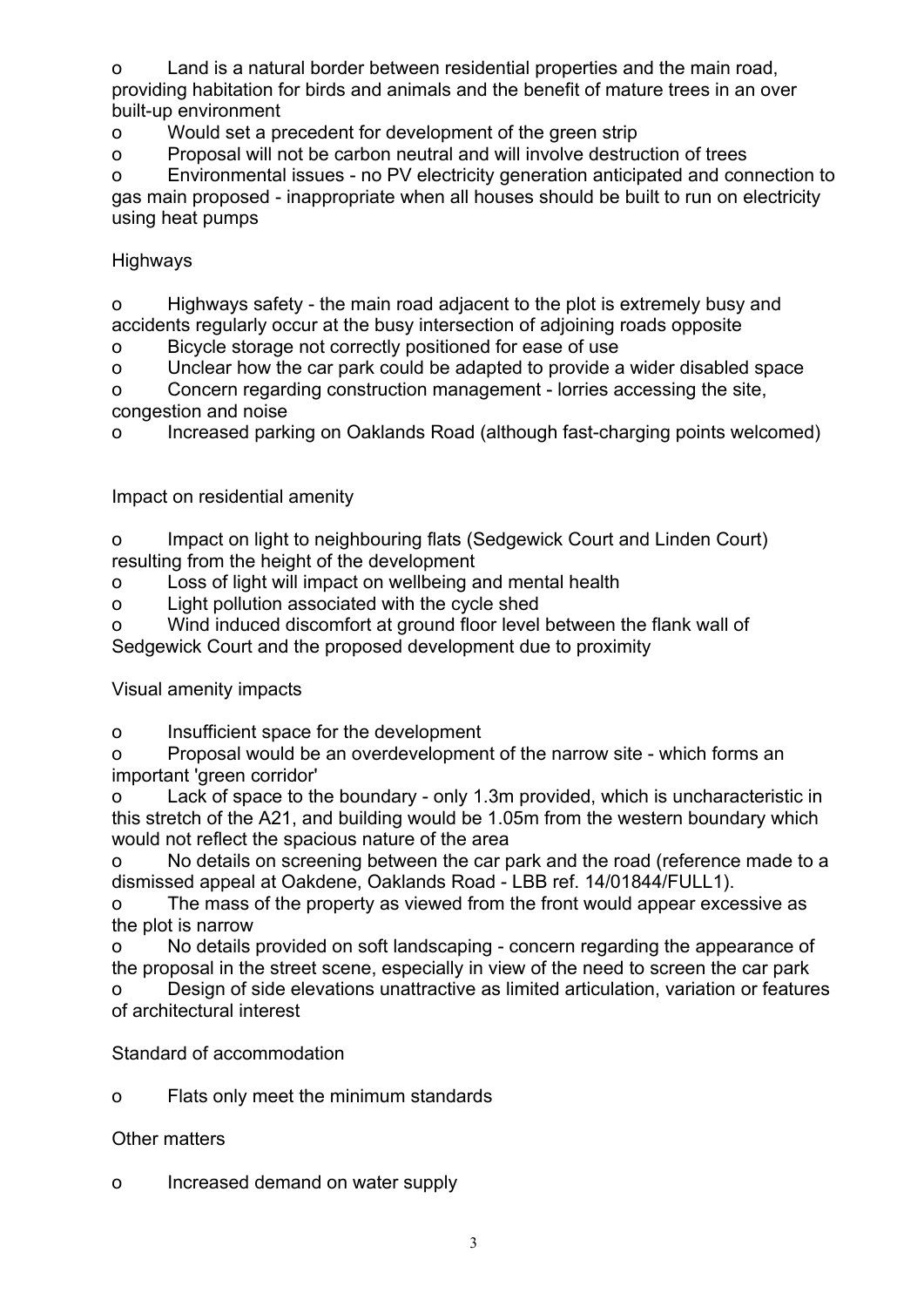o Damage and devaluation of neighbouring properties (which are already experiencing subsidence)

o Design and Access statement refers to two bedroom/one person units rather than one bedroom/two person units as referred to on the application forms and drawings

o No information on the use of a strip of land between the flank of the development and the redline boundary with the A21

Comments from Consultees

Highways

There is a mature street tree close to the proposed crossover - there are concerns regarding the impact of the proposed crossover on the roots of this tree.

With regards to the siting of the crossover, this is set more than 10m from the junction and is therefore considered satisfactory. The root protection area for the tree could change the layout of the crossover however.

A drawing should be submitted showing 3 x parking spaces and a swept path analysis i.e. each car turning around and exiting in forward gear in the presence of 2 others on site.

The drawing should also demonstrate that sightlines of 43m x 2.4m x 43m can be provided with no obstruction (tree or street furniture) to visibility in excess of 1m in height, along with pedestrian visibility splays measuring 3.3m x 2.4m x 3.3m.

In the absence of this information no further comments can be provided.

Transport for London

Detailed comments have been received on the proposal from the perspective of Transport for London (copied below):

"The site red line covers TfL highway land, which is a mix of grass and trees. The land is not owned by TfL, however there is an agreement from 1973 that designates the land as part of the highway to allow for road widening, however this agreement doesn't appear to be noted on the title. Thus the land now forms part of the Transport for London Road Network (TLRN) and TfL maintains the area as such. Any development permitted on the site would need to secure a stopping up order prior to commencement, and this is a separate process outside of planning that the Council would need to lead on.

A key concern for TfL is the loss of green infrastructure and trees. The site appears to be protected by a tree preservation order (TPO), which seems at odds to permitting any development. Is seems to be an area TPO so the Council will need to scrutinise the proposal to determine the potential impact to the trees in this area. The proposal is to remove six protected trees and a further two trees are recommended to be removed based on arboricultural condition. So eight trees in total are lost, which would clearly have a significant impact on the site and character of the locale.

The mitigation proposed is for seven replacement/new trees to be planted. This would not be sufficient mitigation as Mayors Transport Strategy March 2018 Proposal 43 has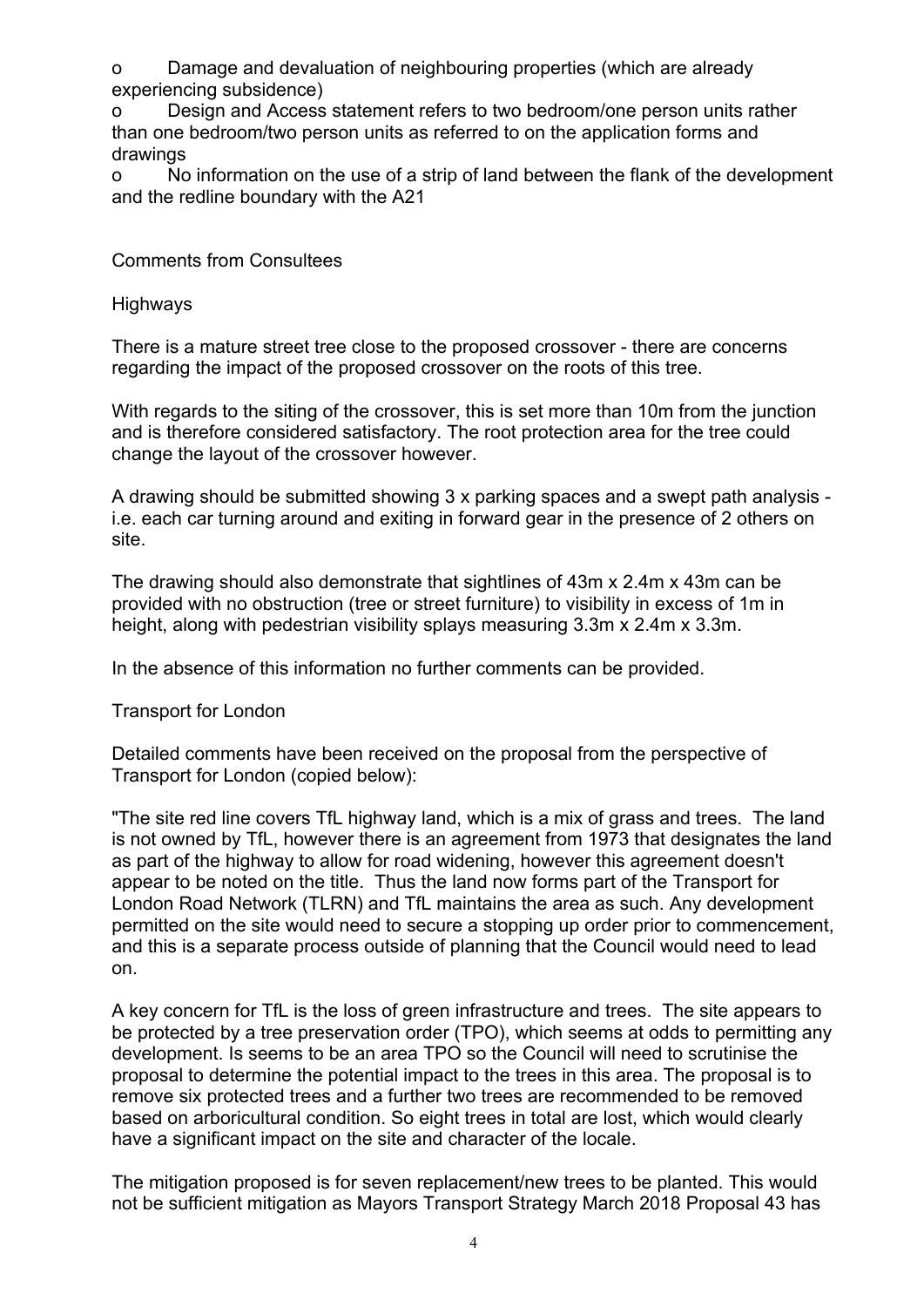committed TfL, and encourages the boroughs to increase tree cover on the public highway i.e.

'The Mayor, through TfL and the boroughs, will retain existing trees and plant new ones on the Transport for London Road Network (TLRN) and borough roads to protect tree canopy cover. Street tree numbers on the TLRN will be increased by 1 per cent every year between 2016 and 2025' (https://www.london.gov.uk/sites/default/files/mayorstransport-strategy-2018.pdf)

The proposal as it stand conflicts with this commitment.

Regarding existing trees which are proposed to be retained, it is key to understanding and correctly determining the root protection area. The applicant's arboriculture consultant has used the simple method which depicts a circle radius around each trees. BS5837:2012 states:

'4.6.2 The RPA for each tree should initially be plotted as a circle centred on the base of the stem. Where pre-existing site conditions or other factors indicate that rooting has occurred asymmetrically, a polygon of equivalent area should be produced. Modifications to the shape of the RPA should reflect a soundly based arboricultural assessment of likely root distribution.'

and

'4.6.3 Any deviation in the RPA from the original circular plot should take account of the following factors whilst still providing adequate protection for the root system:

a) the morphology and disposition of the roots, when influenced by past or existing site conditions (e.g. the presence of roads, structures and underground apparatus); b) topography and drainage;

c) the soil type and structure;

d) the likely tolerance of the tree to root disturbance or damage, based on factors such as species, age, condition and past management.'

I would also add that the arboricultural consensus for calculation the RPA of veteran/ancient trees is also based on areas equivalent to 15x instead of the standard 12x which is referenced in BS5837.2012.

Given that the majority of trees would be influenced by the constraints associated with the carriageway adjacent, a polygon or equivalent area should depict the RPA. There are considerable level differences between the carriageway level and that of the proposed parking area. We feel this has not been affective assessed as part of this proposal and is likely to result in significant impact/loss of T1.

We would also describe trees T4, T5 & T6 as ancient/veteran trees; though some may perceive this as below a category A, they would meet the required standard A3 - 'Trees, groups or woodlands of significant conservation, historical, commemorative or other value (e.g. veteran trees or wood-pasture).' (BS5837:2012).

Whilst veteran trees typically provide a range of niche habitats, they are especially valuable if ancient, due to their scarcity and high habitat values for associated species of fungi, lichens and saproxylic invertebrates, including some which are rare or endangered and occur only where such trees have been continuously present for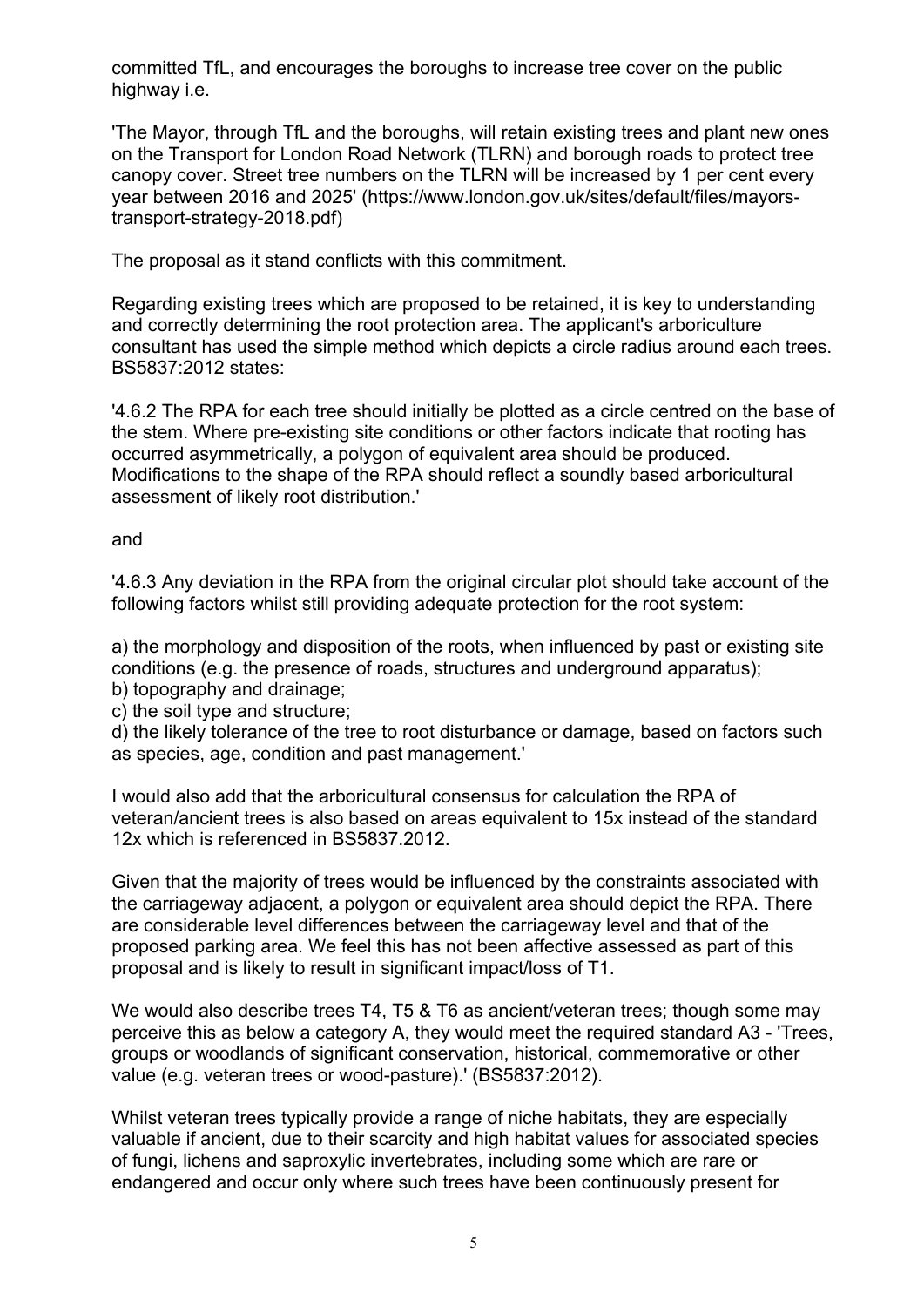centuries. These trees will therefore almost always be included in the A3 category. Also under the London Plan policy G7 Trees And Woodlands states:

'C Development proposals should ensure that, wherever possible, existing trees of value are retained'

with a footnote:

Forestry Commission/Natural England (2018): Ancient woodland and veteran trees; protecting them from development https://www.gov.uk/guidance/planning-applications-affecting-trees-and-woodland

Also BS5837:2012 states:

'This (subclause) does not apply to veteran trees, where it is recommended that no construction, including the installation of new hard surfacing, occurs within the RPA.'

The proposal includes an incursion into the RPA and this has not been addressed by the arboriculture consultant.

The conclusion is that we do not believe the designs have been adequately assessed, the proposed RPA of T4 is insufficient. Therefore the applicant has yet to demonstrate this does not impact on important trees and we are concerned about the loss of trees in a TPO area that is not adequately mitigated. On this basis we object to the application.

Other concerns and observations:

o loss of designated public highway land (assuming the stopping up order is confirmed) which is serving a public amenity function currently and which could be used for improvements to the highway in the future, including for active travel eg provisions of cycle lanes/footway widening on Bromley Hill

o The footway fronting the site is very narrow and will be much more difficult to widen should the development be permitted

o The loss of this public open green space is particularly unfortunate given the area is designated by the Council as one of open space deficiency

Approval of this development will also very likely lead to the loss of the adjacent amenity area, also designated highway and that similarly designated and laid out across and along the road

o The loss of street trees and open green space to the public through enclosure into a private garden, screened by a high boundary fence

o The boundary fence on Bromley Hill is proposed at 1.8m, which is higher than the standard 1m (where no planning permission required)

o The high fence could attract graffiti, and as it will be private structure the landowner will be responsible for its removal

o The loss of greenspace to hardstanding for car parking

o There are no parking controls in Oaklands Road, so there is no restriction on the number of cars the residents can own, contrary to London Plan policy to encourage mode shift to active travel and public transport

o No enlarged disabled car parking bays are shown

o The cycle parking is remote from the main building so it not compliant with the London Cycle Design Standards (LCDS), contrary to London Plan policy T5. Remote cycle parking is less secure than within the main building

o Another new crossover directly adjacent to an existing one is to the detriment of pedestrian safety and comfort, contrary to Healthy Streets policy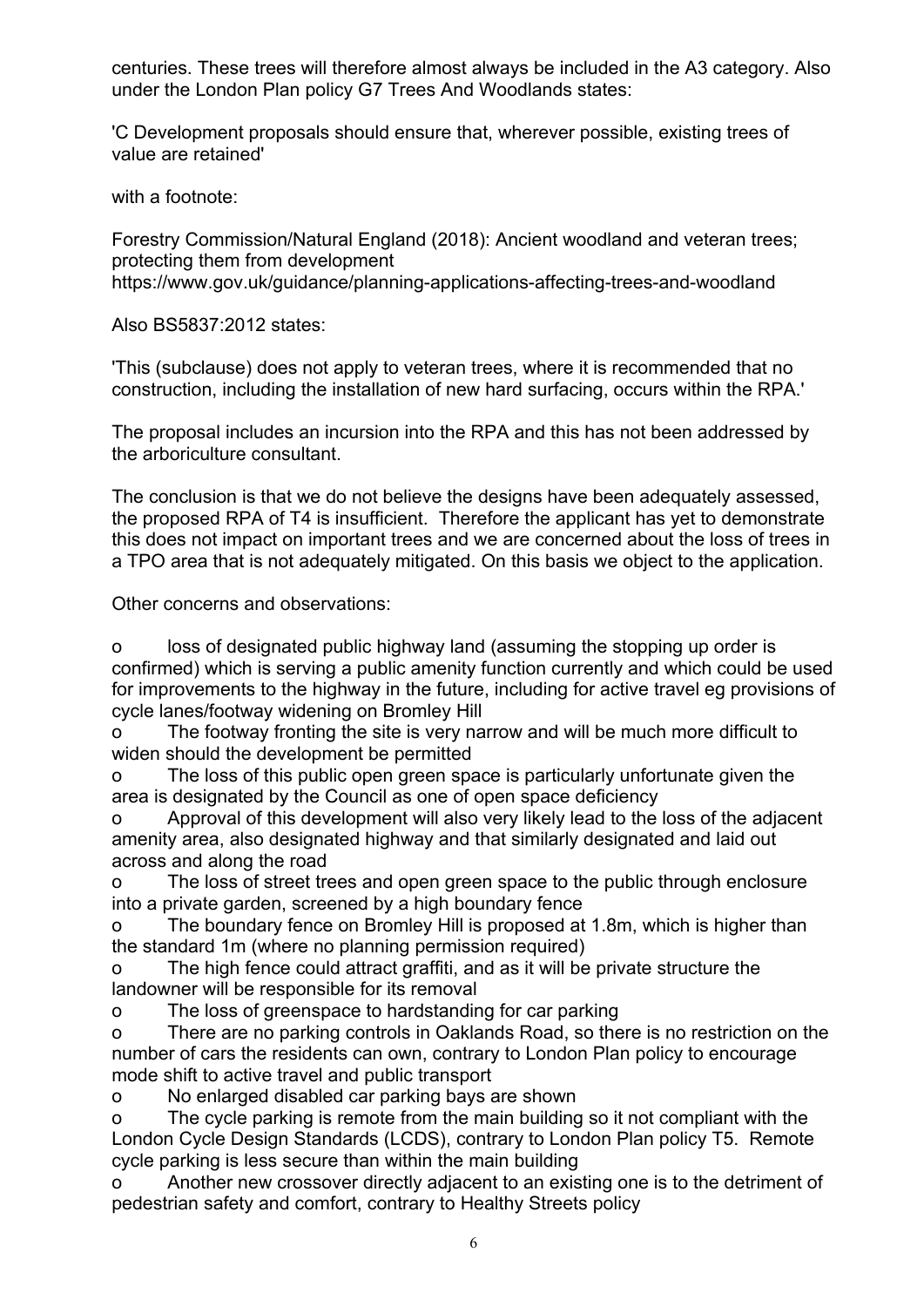o The crossover will introduce more vehicle movements into the section of westbound carriageway on Oaklands Road that is primarily for cyclist, and result in more vehicle movements between Oaklands Road and Bromley Hill. There have been six collisions in the vicinity of the Oaklands Road junction in the last four years.

o The proposed vehicular access to/from Oaklands Road should be subject to a Road Safety Audit as its close to the junction with TLRN and the cycle route crosses it. The height of the wall, and boundary treatment on Oaklands Road, is unclear.

o Is the development capable of delivery and servicing off-street, with enough space for vehicles to turn on-site and not have to reverse into the highway ? No stopping is allowed on Bromley Hill (and adjacent part of Oaklands Road) during red route control hours, and the additional proximity to the junction with Park Avenue means stopping at any time is very undesirable.

o The Green Chain signpost and street name signs currently within the green space will need to be relocated, possibly onto the footway, which will narrow the footway further and potentially create an obstacle to visual impaired people

As per London Plan policy G7, if planning permission is granted, thereby necessitating the removal of trees, there should be adequate replacement based on the existing value of the benefits of the trees removed, determined by CAVAT or another appropriate valuation system and secured in a s106 agreement, along with a requirement to replace any failed trees within a certain timeframe (usually 5 years). Any permission should have tree protection conditions for roots and above ground. TfL should be consulted on both these elements.

There may need to be separate agreement with TfL for hoardings in the TLRN and other construction arrangements and, potentially, a s278 agreement. The residual highway boundary will need to be agreed, via the stopping up order. TfL would not accept maintenance responsibility of any of the new structures, nor any small residual parcels of land that might be difficult and inefficient to maintain.

Construction will need to be carefully managed due to the limited opportunities for onstreet deliveries and accident risk as mentioned above, and maintaining road safety, particularly for pedestrians and cyclists, will be paramount. As the building and retaining wall is close to boundary with the footway, structural approval in principle (AIP) will likely be required from TfL to ensure the integrity of the TLRN is protected."

# **Trees**

Comments provided by the Council's Tree Officer stated that the concerns raised previously with regards to the development of the site remain, but on the basis of the TPP and AMS heads of terms, are not on balance considered to warrant an objection. Should permission be granted, detailed conditions were recommended.

Following the receipt of comments from TfL, which include reference to the impact of the development on trees and on landscaping, further comments were sought and the Council's tree officer responded to confirm that the TfL comments include valid points, and that the comments originally provided were made on the assumption that the applicant owns the land and does not require a 3rd party's permission for tree works. It is unclear whether TfL comments regarding land ownership/agreements change this position.

On the matter of trees impact and by way of background, further comments referred to the previous permission (20/00288/TPO) granted for felling trees in the position of the proposed footprint. The permission did not include a condition requiring the planting of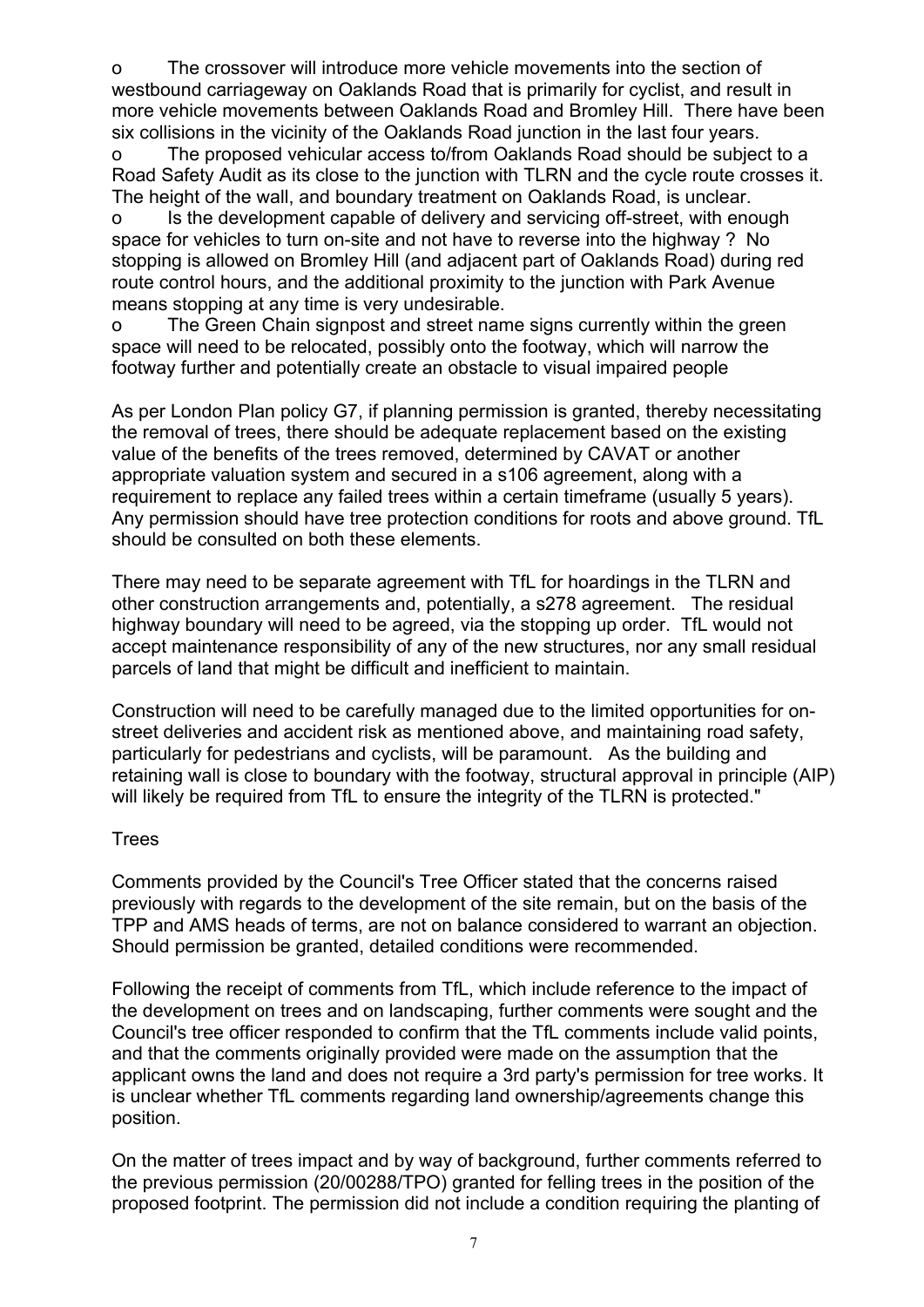replacement trees - this may have been because the officer recognised the subject trees were not actually protected by the TPO due to their age in comparison to the 1960-made TPO i.e. the permission was granted by default. The only trees protected by the TPO on this site are T1, T4, T5 and T6.

T4, T5 and T6 are considered by TfL to be ancient/veteran and therefore worthy of increased protection. T5 and T6, from the Council's officer's perspective, are sufficiently far from the proposed footprint to be unaffected. While it may be preferable for them to remain outside of any enclosed garden, it is not considered that an objection based on any impact to them would be clearly warranted.

Whether T4 is an ancient or veteran tree is of some doubt but it is nonetheless a high value tree. It is close to the proposed footprint and stands to be at risk of some degree of impact. On balance it is considered that the information provided sufficiently addresses this impact to reduce the risk to an acceptable level, subject to a suitably worded condition.

How much weight should be given to the TfL comments regarding replacement trees depends on whether the land is still considered to be part of the TLRN. If it is, then the landscaping plan should demonstrate that the proposal would lead to an increase of tree canopy cover. The easiest way to do this is to plant more trees than are proposed for removed. If not part of the TLRN the trees onsite are not 'street trees' and the policy referred to is not directly relevant and the previously suggested condition is sufficient.

# Drainage

No objection subject to pre-commencement surface water drainage condition.

# Thames Water

The proposed development is located within 15m of underground waste water assets and an informative is requested to be added to any permission. The development could cause the assets to fail if appropriate measures are not taken.

Based on the information provided Thames Water advise that with regards to waste water network and sewage treatment works infrastructure capacities there are no objections to the proposal on the basis of the information provided.

There are public sewers crossing or close to the development - the applicant is advised to read the TW guide on working near or diverting pipes.

With regards to surface water drainage, the developer is advised to follow the sequential approach to the disposal of surface water, following Policy SI 13 of the London Plan. Where it is intended to discharge to a public sewer, prior approval from Thames Water Developer Services will be required.

# Policy Context

Section 70(2) of the Town and Country Planning Act 1990 (as amended) sets out that in considering and determining applications for planning permission the local planning authority must have regard to:

(a) the provisions of the development plan, so far as material to the application,

(b) any local finance considerations, so far as material to the application, and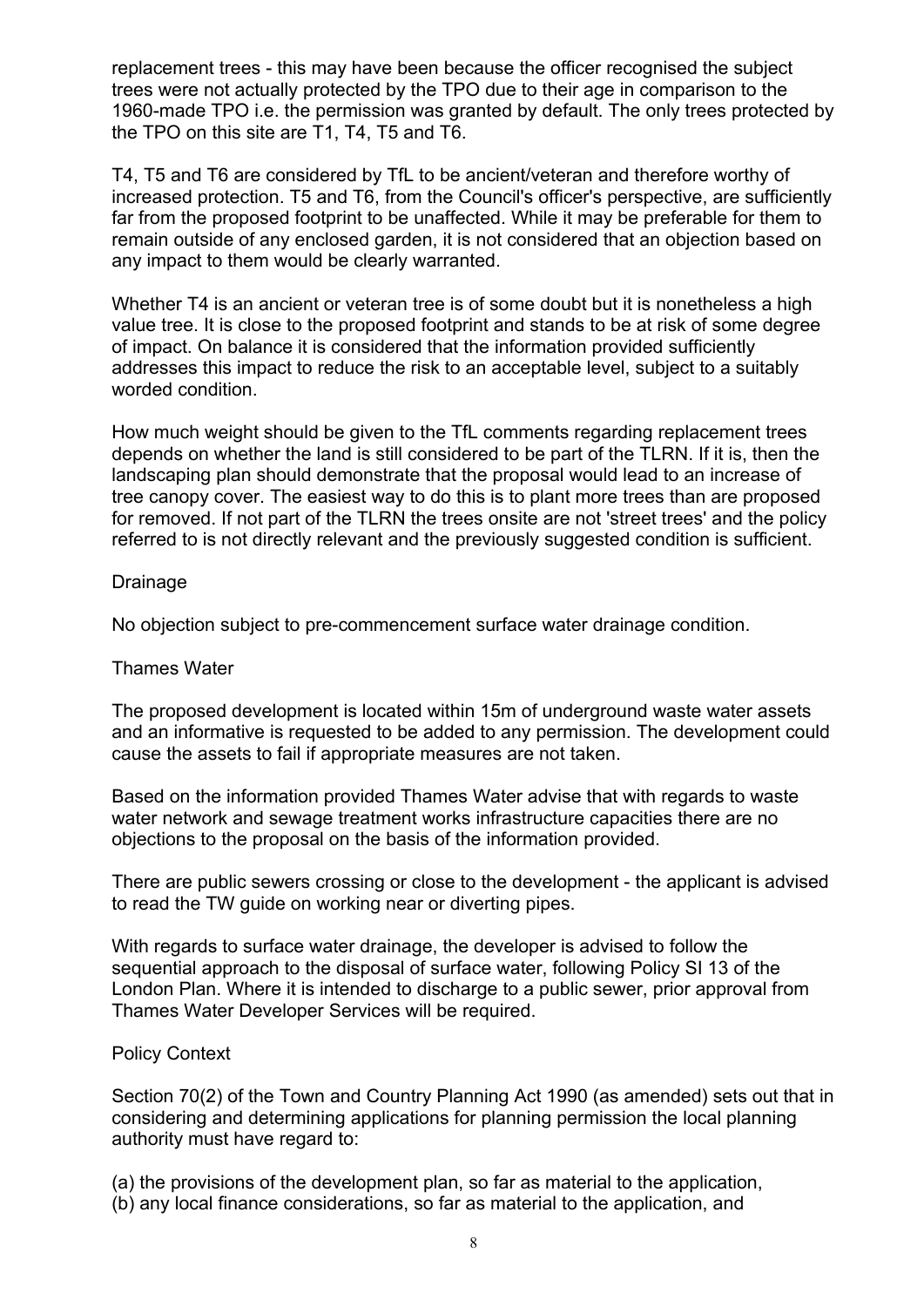(c) any other material considerations.

Section 38 (6) of the Planning and Compulsory Purchase Act (2004) makes it clear that any determination under the planning acts must be made in accordance with the development plan unless material considerations indicate otherwise.

The National Planning Policy Framework was updated in July 2021.

The development plan for Bromley comprises the Bromley Local Plan (Jan 2019) and the London Plan (2021). The NPPF does not change the legal status of the development plan.

The application falls to be determined in accordance with the following policies:

The London Plan

D1 London's form and characteristics D3 Optimising site capacity through the design-led approach D4 Delivering good design D5 Inclusive design D6 Housing quality and standards D7 Accessible housing D11 Safety, security and resilience to emergency D<sub>12</sub> Fire safety D13 Agent of change D14 Noise H1 Increasing Housing Supply H2 Small sites H5 Threshold Approach to application H10 Housing Size Mix S4 Play and informal recreation G1 Green infrastructure G4 Open space G5 Urban greening G6 Biodiversity and access to nature G7 Trees and woodlands SI1 Improving air quality SI4 Managing heat risk SI5 Water infrastructure SI7 Reducing waste and supporting the circular economy SI12 Flood risk management SI13 Sustainable drainage T2 Healthy Streets T3 Transport capacity, connectivity and safeguarding T4 Assessing and mitigating transport impacts T5 Cycling T6 Car parking T6.1 Residential Parking Bromley Local Plan

1 Housing supply

3 Backland and Garden Land Development

4 Housing design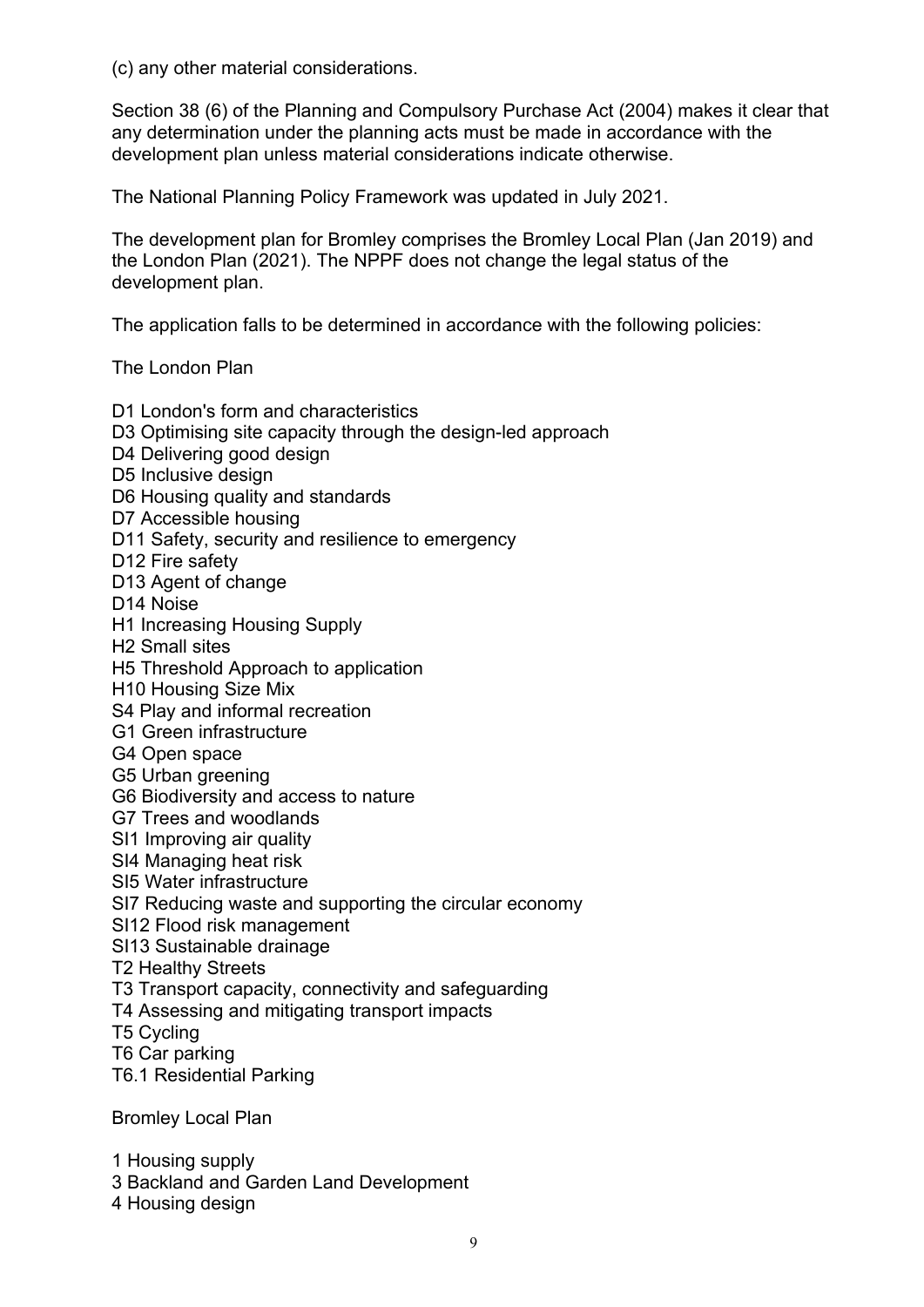- 8 Side Space 30 Parking 32 Road Safety 33 Access for All 34 Highway Infrastructure Provision 37 General design of development 73 Development and Trees 77 Landscape Quality and Character 78 Green Corridors 112 Planning for Sustainable Waste management 113 Waste Management in New Development 115 Reducing flood risk 116 Sustainable Urban Drainage Systems (SUDS) 117 Water and Wastewater Infrastructure Capacity 118 Contaminated Land 119 Noise Pollution 120 Air Quality
- 122 Light Pollution
- 123 Sustainable Design and Construction

124 Carbon dioxide reduction, Decentralise Energy networks and Renewable Energy

Supplementary Planning Guidance

Supplementary Planning Guidance 1: General Design Principles Supplementary Planning Guidance 2: Residential Design Guidance Housing: Supplementary Planning Guidance. (March 2016) Technical housing standards - Nationally Described Space Standard (March 2015) National Design Guide - (September 2019)

Planning History

There is no recent relevant planning history relating to the application site. In the 1970s applications were submitted proposed the residential development on part of the site:

75/2860 - refused on 18/11/75

Outline planning permission for the erection of 4 storey block comprising of 3 x 2 bed and 4 x 1 bed with 9 parking spaces

76/1723 - approved on 29/06/1976

Full planning permission granted for the erection of a 3 storey block comprising 3 x2 bed flats and 2 x 1 bed with 8 parking spaces (adjacent to site).

Under reference 20/00288/TPO consent was granted for the removal of trees within the site which post-dated the making of the TPO in 1959.

#### Planning Considerations

The main issues in the assessment of this application are considered to be:

- o Principle
- o Design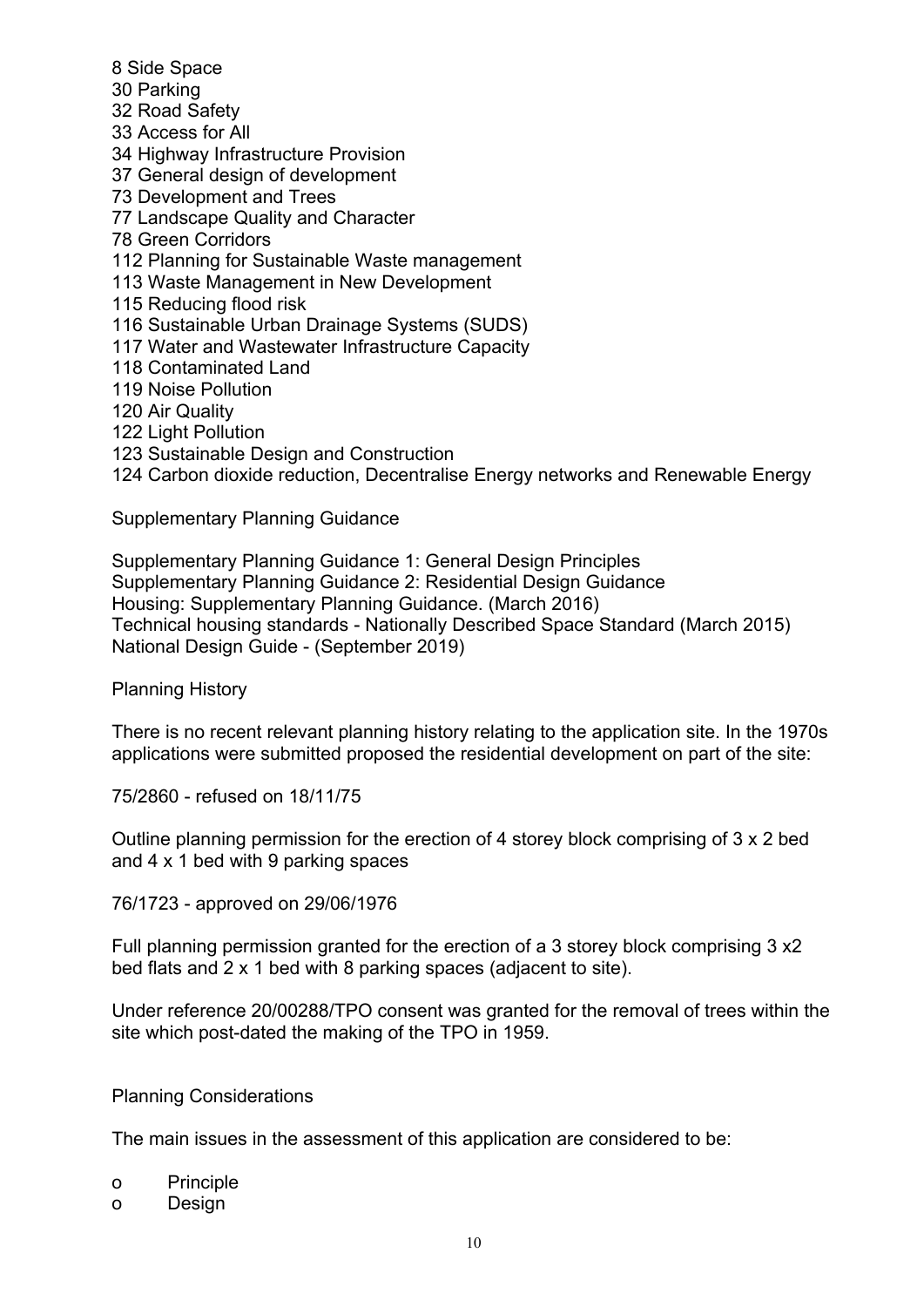- o Standard of residential accommodation
- o Trees and biodiversity
- o Neighbouring amenity
- o Highways
- o Other matters
- o CIL

# Principle

In the light of the information provided by Transport for London and the significant concerns that exist regarding the impact of the development upon the visual amenities of the street scene, the green corridor and the erosion of valuable space between the main road and the established residential built environment, consideration of the principle of the development on the land in question is complicated and complex, and integral to the assessment is the scope of the development proposed, the information provided with the application and the extent to which the concerns raised above are capable of being addressed within any development proposal brought forward.

It is considered that the principle of the development in this case is unacceptable as a consequence of the siting of the development in relation to the surrounding area resulting in the loss of openness of the established green corridor, potential impact on protected trees and insufficient justification to support the development with regards to impact on green space, the buffer with the A21 and the potential biodiversity value of the application site.

# Housing land supply

The current position in respect of Bromley's Five Year Housing Land Supply (FYHLS) was agreed at Development Control Committee on Tuesday 2nd November 2021. The current position is that the FYHLS (covering the period 2021/22 to 2025/26) is 3245 units, or 3.99 years supply. This is acknowledged as a significant undersupply and for the purposes of assessing relevant planning applications means that the presumption in favour of sustainable development will apply.

The NPPF sets out in paragraph 11 a presumption in favour of sustainable development. In terms of decision-making, the document states that where a development accords with an up to date local plan, applications should be approved without delay. Where a plan is out of date, permission should be granted unless the application of policies in the Framework that protect areas or assets of particular importance provides a clear reason for refusing the development proposed; or any adverse impacts of doing so would significantly and demonstrably outweigh the benefits, when assessed against the policies in the Framework taken as a whole.

According to paragraph 11(d) of the NPPF in the absence of a 5 year Housing Land Supply the Council should regard the Development Plan Policies for the supply of housing including Policy 1 Housing Supply of the Bromley Local Plan as being 'out of date'. In accordance with paragraph 11(d), for decision taking this means where there are no relevant development plan policies or the policies which are most important for determining the application are out-of-date, granting permission unless:

i) the application of policies in this Framework that protect areas or assets of particular importance provides a clear reason for refusing the development proposed; or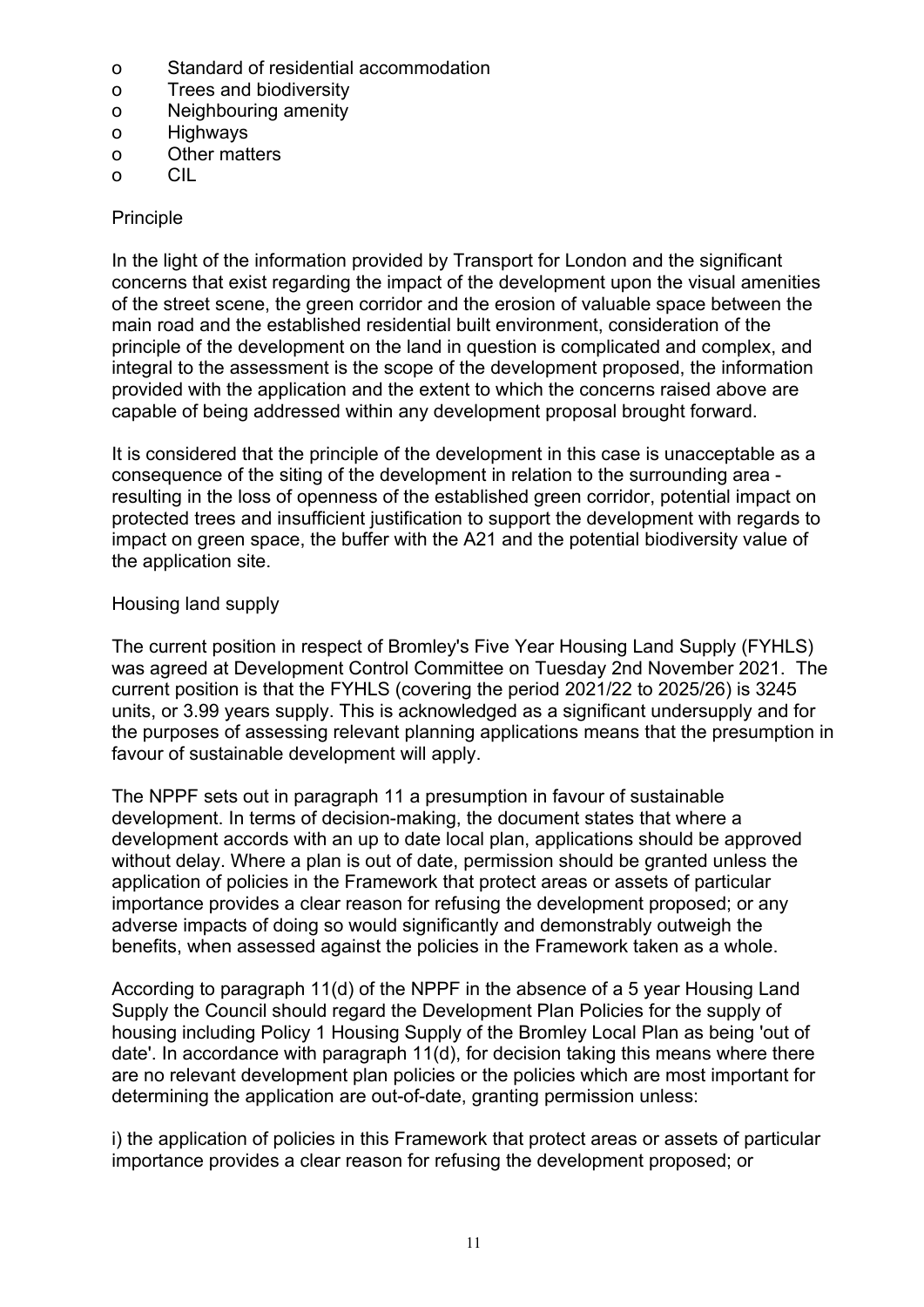ii) any adverse impacts of doing so would significantly and demonstrably outweigh the benefits, when assessed against the policies in this Framework taken as a whole.

London Plan Policy H1 sets Bromley's housing target at 774 homes per annum. In order to deliver this target, boroughs are encouraged to optimise the potential for housing delivery on all suitable and available brownfield sites. This approach is consistent with Policy 1 of the Bromley Local Plan, particularly with regard to the types of locations where new housing delivery should be focused.

Policy H2 requires Boroughs to pro-actively support well-designed new homes on small sites (below 0.25 hectares in size). Policy D3 of the London Plan requires all development to make the best use of land by following a design led approach.

This application includes the provision of 3 additional dwellings. This represents a minor contribution to the supply of housing within the Borough. This will be considered in the overall planning balance set out in the conclusion of this report, having regard to the presumption in favour of sustainable development.

Design and Impact on visual amenity

Design is a key consideration in the planning process. Good design is an important aspect of sustainable development, is indivisible from good planning, and should contribute positively to making places better for people.

The NPPF requires Local Planning Authorities to ensure that developments will function well and add to the overall quality of the area, not just for the short term but over the lifetime of the development; are visually attractive as a result of good architecture, layout and appropriate and effective landscaping and are sympathetic to local character and history, including the surrounding built environment and landscape setting, while not preventing or discouraging appropriate innovation or change (such as increased densities). New development shall also establish or maintain a strong sense of place, using the arrangement of streets, spaces, building types and materials to create attractive, welcoming and distinctive places to live, work and visit; optimise the potential of the site to accommodate and sustain an appropriate amount and mix of development (including green and other public space) and support local facilities and transport networks; and create places that are safe, inclusive and accessible and which promote health and well-being, with a high standard of amenity for existing and future users and where crime and disorder, and the fear of crime, do not undermine the quality of life or community cohesion and resilience.

London Plan and Bromley Local Plan policies further reinforce the principles of the NPPF setting out a clear rationale for high quality design. Policy 4 of the Local Plan details that all new housing developments will need to achieve a high standard of design and layout whilst enhancing the quality of local places respecting local character, spatial standards, physical context and density.

To summarise, the Council will expect all of the following requirements to be demonstrated:

o the site layout, buildings and space around buildings be designed to a high quality, recognising as well as complimenting the qualities of the surrounding areas;

- o compliance to minimum internal space standards for dwellings;
- o provision of sufficient external, private amenity space;
- o provision of play space;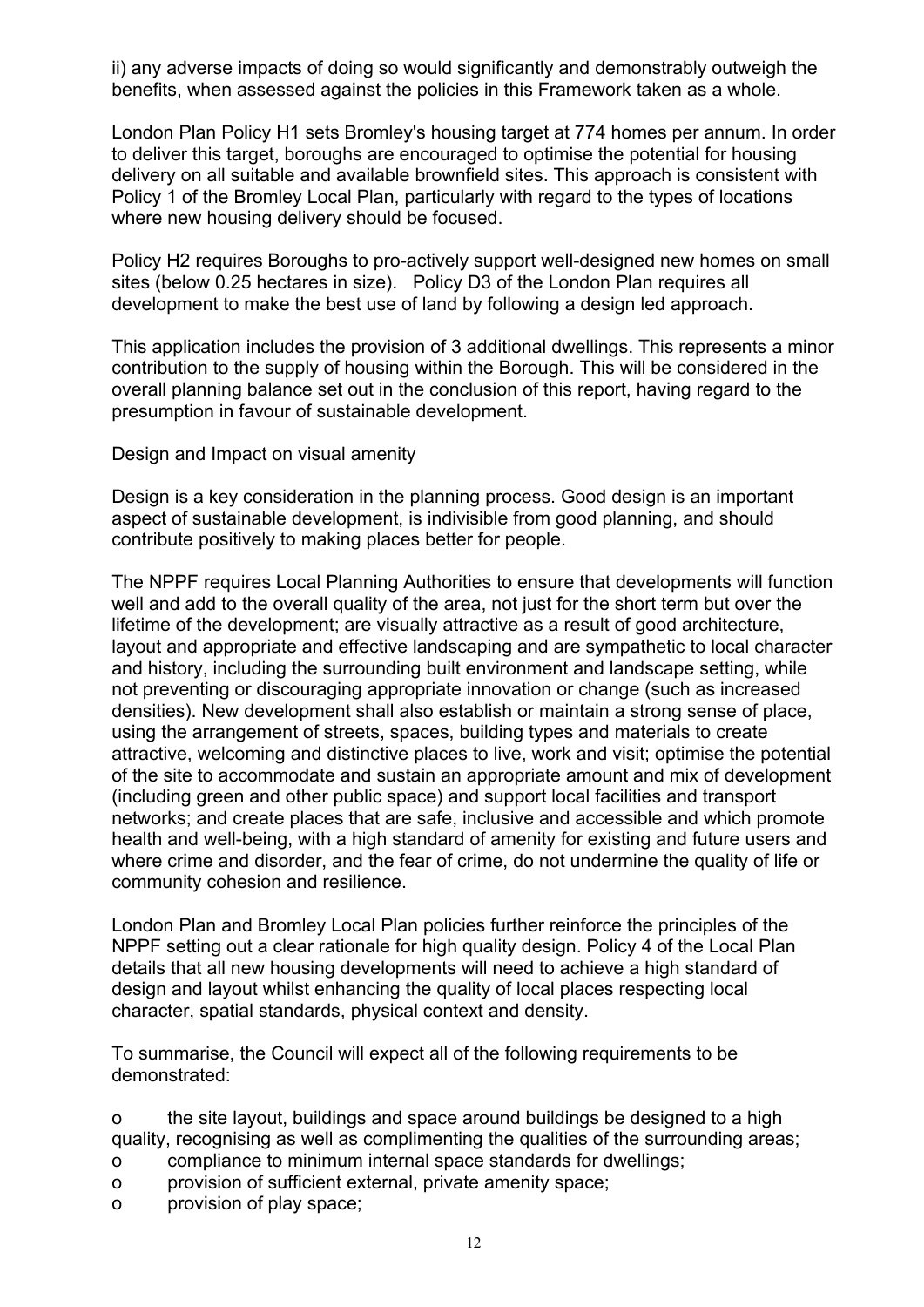o provision of parking integrated within the overall design of the development;

o density that has regard to the London Plan density matrix whilst respecting local character;

- o layout giving priority to pedestrians and cyclists over vehicles;
- o safety and security measures included in the design and layout of buildings;
- o be accessible and adaptable dwellings.

Policy 8 of the Local Plan details that when considering applications for new residential development, including extensions, the Council will normally require for a proposal of two or more storeys in height, a minimum 1 metre space from the side boundary of the site should be retained for the full height and length of the building or where higher standards of separation already exist within residential areas, proposals will be expected to provide a more generous side space.

Policy 37 of the Local Plan details that all development proposals, including extensions to existing buildings, will be expected to be of a high standard of design and layout.

Developments will be expected to meet all of the following criteria where they are relevant:

o be imaginative and attractive to look at, of a good architectural quality and should complement the scale, proportion, form, layout and materials of adjacent buildings and areas;

o positively contribute to the existing street scene and/or landscape and respect important views, heritage assets, skylines, landmarks or landscape features;

- o create attractive settings;
- o allow for adequate daylight and sunlight to penetrate in and between buildings;

o respect the amenity of occupiers of neighbouring buildings and those of future occupants;

- o be of a sustainable design and construction;
- o accessible to all;
- o secure;
- o include suitable waste and refuse facilities and
- o respect non designated heritage assets.

The design of the proposed building would not, in isolation, appear uncharacteristic of development within the street scene and surroundings. The height would not be excessive in the context of adjacent flatted block and the external materials to be used incorporate design features including stone (reconstituted) and brickwork that would soften the appearance of the building and provide visual interest.

However, the proposed building would appear, in the context of the application site, somewhat cramped in relation to the position of the building relative to the side boundaries of the site. This limited space about the building restricts the width of the building and the overall height of the development in the context of its width leads to a somewhat top-heavy appearance from the front. When viewed from the sides, the building lacks design detailing that would provide visual relief and articulation to the sides. The visual impact is exacerbated by the lack of space to the sides to allow for meaningful landscaping to soften the overall appearance of the dwelling and to make a positive contribution to the visual amenities of the street scene. It is important for any development of the site to address the position of the site relative to the busy main road.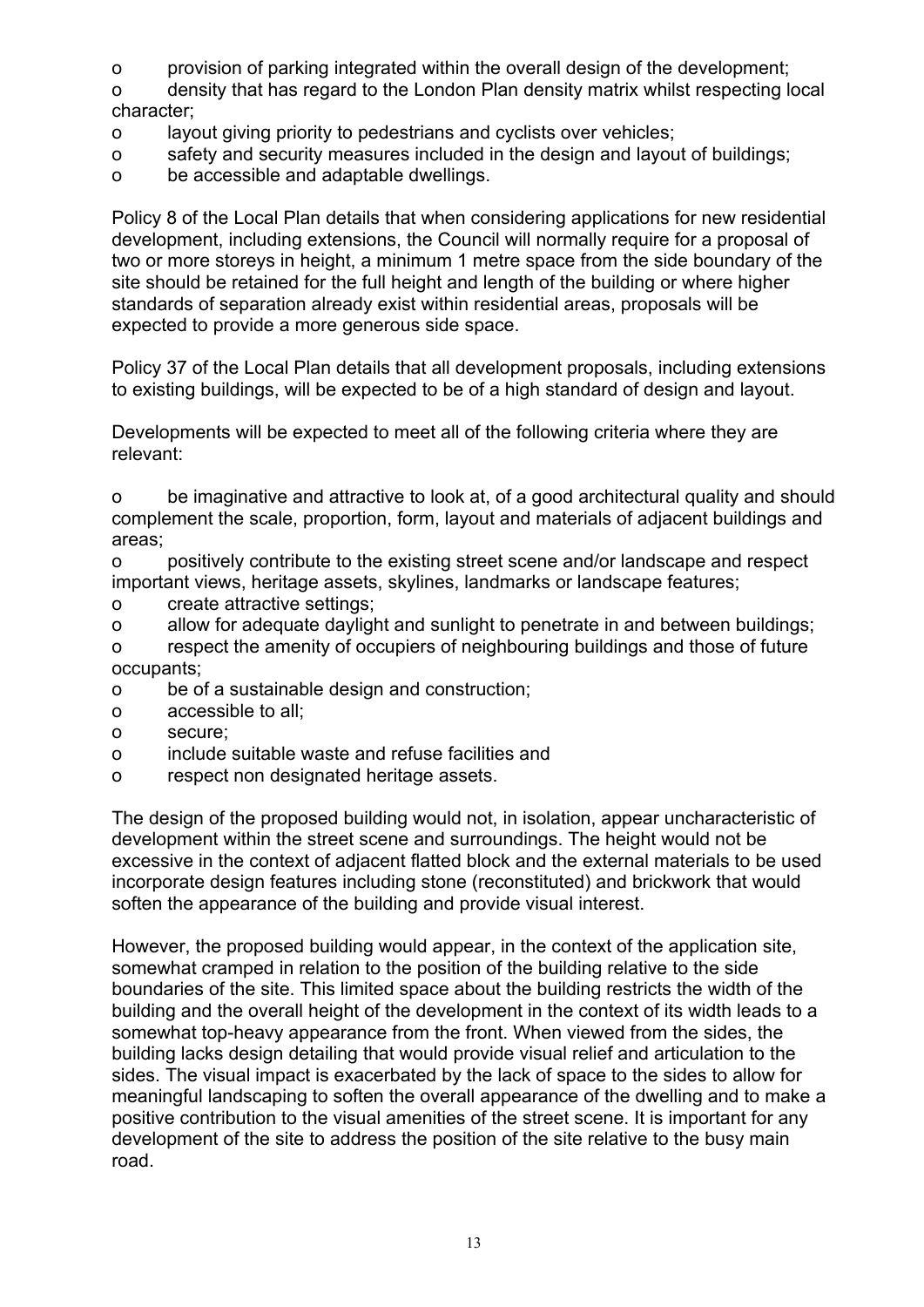The detrimental impact of the proposal is heightened as a consequence of the siting of the building within the landscaping buffer between residential development in Oaklands Road and the busy A21 road adjacent, along with the elevated position of the site relative to the adjacent pavement and roadway. The application site as existing, as a landscaped strip which appreciably extends along from the site in either direction along Bromley Hill, makes a positive contribution to the character and appearance of the street scene and the area in general.

The proposed building would encroach into an existing open site which contributes significantly to the visual amenities of the area. The site forms part of an established green corridor which is clearly appreciable as running alongside the A21 - a readily perceptible landscaping/green buffer which separates development in a long strip from the main road adjacent. The A21 is a busy road and the contribution of the site and neighbouring sites which provide a green setback from the road is important in softening the impact of the A21 and providing an attractive landscaped setting to the adjacent road.

Concerns have been raised by Transport for London which tally with this assessment, stating that the loss of green infrastructure would be unacceptable, removing land which is serving a public amenity function within an area designated by the Council as being one of open space deficiency.

The elevated verge position of the site results in there being prominence to the greenery on the site and the extent to which it links to other landscaped strips continuing in each direction along the road, including at the rear/side of the flatted development opposite, the rear of Ullswater Close and at the corner of Avondale Road and London Road.

The contribution of the site to the street scene rests not only in the retained TPO trees and greenery, but also in its openness and the way that it provides a visual and clear set back of development from the road, respecting the building line along the busy main route.

It is considered that the prominent siting, height and encroachment of development into the site running alongside the A21 would be detrimental to the visual amenities of the area and the distinctive quality of this side of the London Road serving as a setting and 'entry' point to the town centre.

The bulk, scale and siting of the building would fail to complement the landscaped setting of the application site, appearing incongruous and visually intrusive and lowering the quality and utility of the site as a landscaped buffer between the intensity of the adjacent strategic route and the residential enclave fronting Oaklands Road. The design of the dwelling viewed in isolation would not be uncharacteristic of development in the locality insofar as consideration of the materials and height of the building is concerned, but in its site-specific context, the proposal would appear cramped and visually intrusive.

Impact on trees and biodiversity

Policy G7 of the London Plan relates to trees and woodlands and states that development proposals should ensure that wherever possible, existing trees of value should be retained.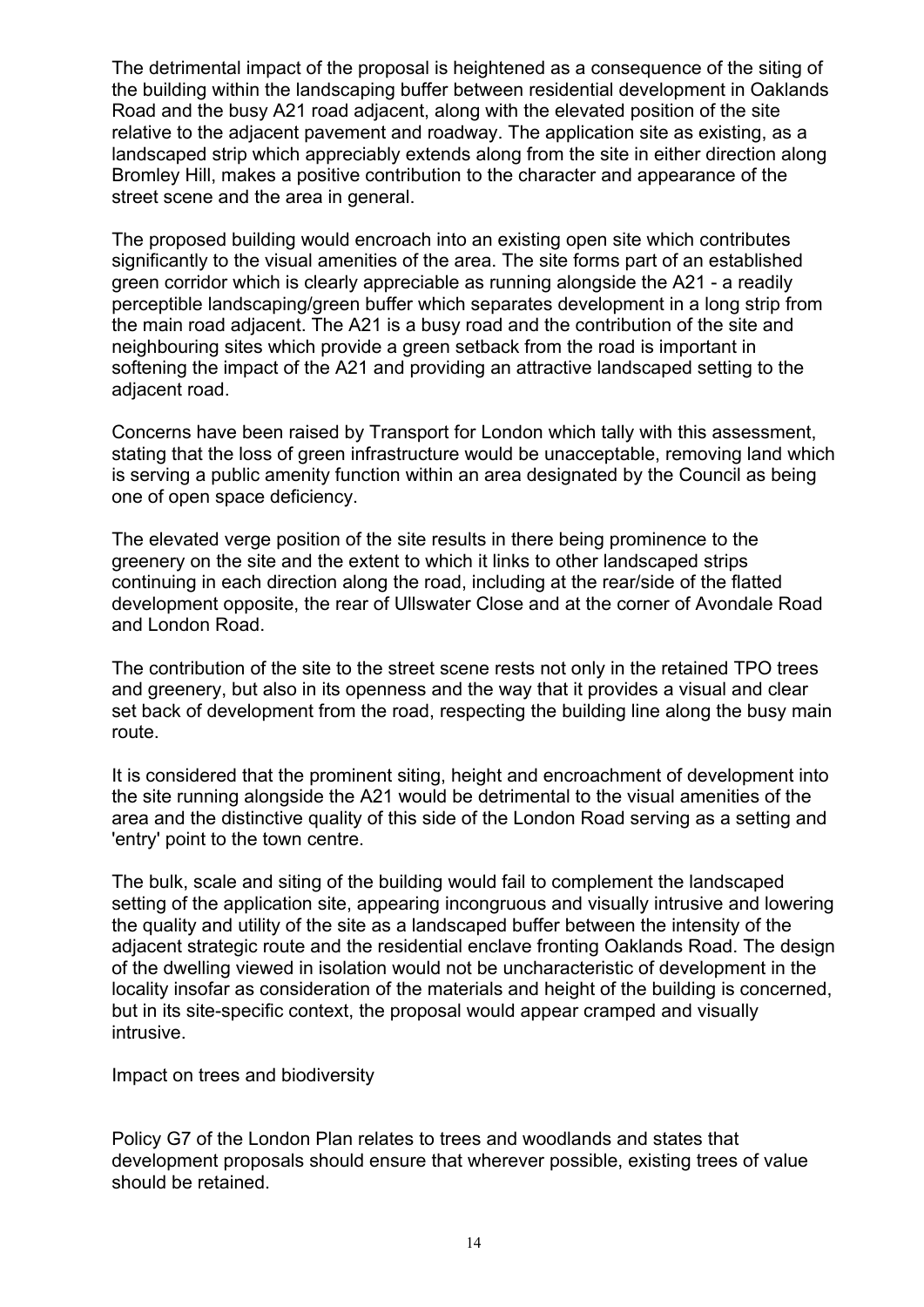Policy 78 of the Bromley Local Plan relates to Green Corridors and states that in considering development proposals the Council will assess the likely impact on the quality and character of Green Corridors throughout the Borough, seeking and supporting appropriate enhancement and management. The definition of green corridors provided at para. 5.3.19 is consistent with that of the London Plan: "as relatively continuous areas of open space leading through the built environment, which may be linked and may not be publicly accessible and provide an extension to the habitats of the sites they join." It is stated that these areas need not be very wide, but are considered to be essential routes for the movement of both flora and fauna."

Policy 73 of the BLP relates to development and trees, and states inter alia that proposals for new development will be required to take account of existing trees on the site or surrounding land.

Policy 77 relates to landscape quality and character and states that the Council will seek to safeguard the quality and character of the local landscape, and will seek appropriate restoration and enhancement through planning conditions.

The application is not supported by a preliminary ecological appraisal.

Comments from TfL identify the site as covering highway land - referring to the agreement from 1973 (Wimpey/GLC) and stating that the land forms part of the Transport for London road network (TLRN). Comments from TfL state that the mitigation proposed (seven replacement trees to be planted) would not be sufficient mitigation with reference to the Mayor's Transport Strategy of March 2018 (Proposal 43) which committed TfL to increase tree cover on the public highway.

Comments also refer to the submitted aboricultural statement, expressing reservations regarding the methodology adopted whereby a simple circumference around trees has been used to indicate the RPA. BS5837:2012 is referred to in its requirement that preexisting site conditions or other factors which indicate that rooting may be asymmetrical be accounted for in the assessment. In the case of the application site, it is noted that the land in question is elevated relative to the adjacent pavement/carriageway. Furthermore, the comments identify, from the consultee's perspective, that T4, T5 and T6 are considered ancient/veteran and therefore that the RPA calculation should be consequently increased.

It is noted that the Council's tree officer has commented more neutrally on the scope of the development and the impact of the proposal on trees. The Council does not hold records on land leases and ownership. Consent has been granted for the removal of some trees on the site which were identified as post-dating the TPO, and the Council's tree officer has suggested a suitably worded condition may be appropriate to ensure replacement planting, but this does not go so far as providing the mitigations and enhancements recommended by the TfL statutory consultee.

Taking into account the scope of the information provided, including the lack of information on ecology within the site, as well as the concerns regarding the extent to which the submission adequately addresses the safeguarding, health and long-term retention of existing trees, it is considered that the proposal would not be acceptable in terms of trees and biodiversity, and as has already been stated, would intrude within the Green Corridor, undermining its contribution to visual amenity as well as biodiversity/ecology.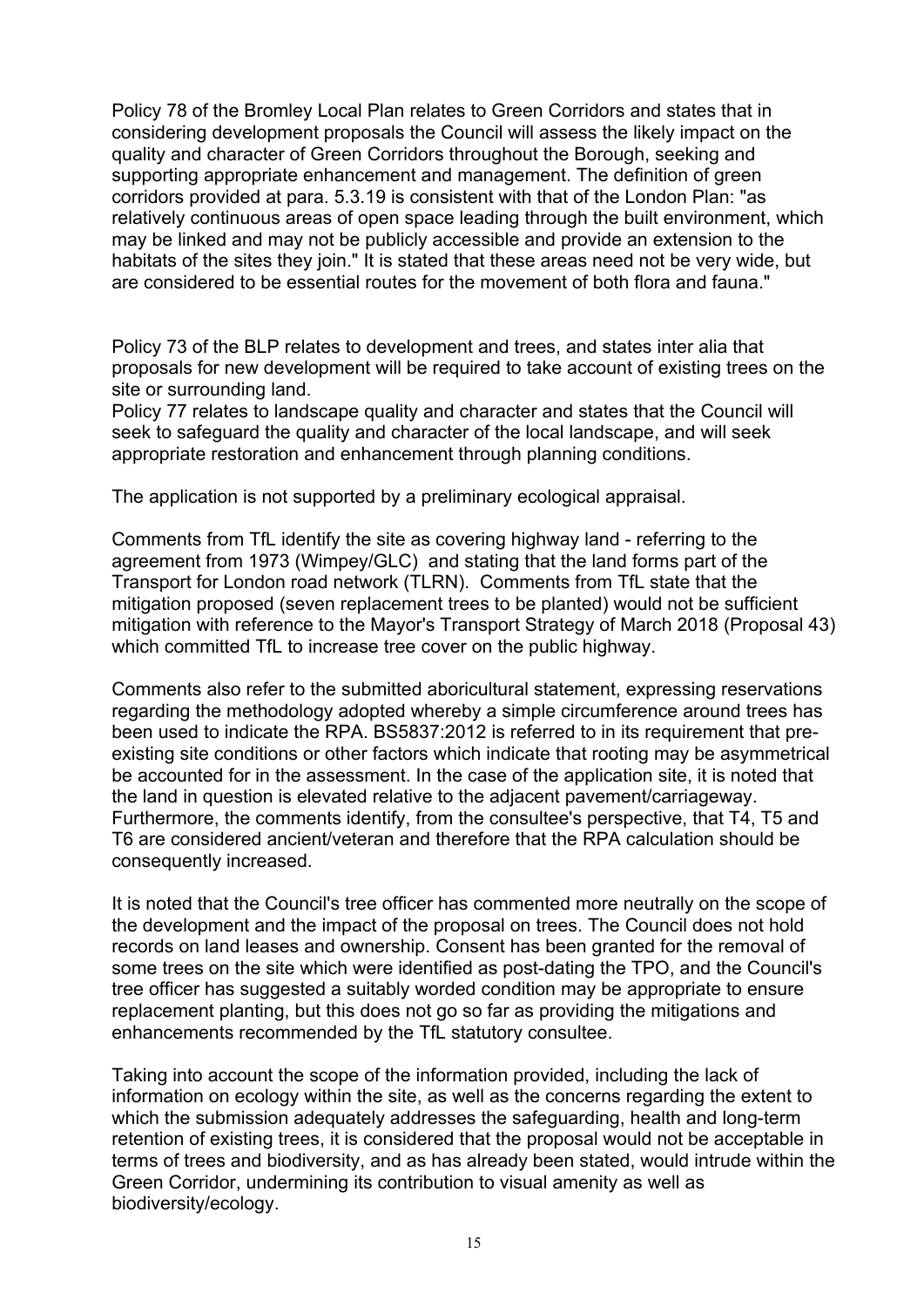### Standard of residential accommodation

In March 2015 the Government published The National Technical Housing Standards. This document prescribes internal space within new dwellings and is suitable for application across all tenures. It sets out requirements for the Gross Internal (floor) Area of new dwellings at a defined level of occupancy as well as floor areas and dimensions for key parts of the home, notably bedrooms, storage and floor to ceiling height. The Gross Internal Areas in this standard will not be adequate for wheelchair housing (Category 3 homes in Part M of the Building Regulations) where additional internal area is required to accommodate increased circulation and functionality to meet the needs of wheelchair households.

Policy 4 of the Bromley Local Plan sets out the requirements for new residential development to ensure a good standard of amenity for future occupiers. Policy 10 of the BLP relates to non-residential conversions and requires that the resulting accommodation will provide a high quality living environment for intended occupiers.

Policy D6 Housing quality and standards (London Plan) refers at length to the need for housing development to be of a high quality, containing a number of criteria and referring to the Mayor' Housing SPG at paragraph 3.6.11 (with regards to the intention to build upon this pre-existing guidance in the light of the publication of the London Plan in 2021).

The Mayor's Housing SPG sets out guidance in respect of the standard required for all new residential accommodation to supplement London Plan policies. The standards apply to new build, conversion and change of use proposals. Part 2 of the Housing SPG deals with the quality of residential accommodation setting out standards for dwelling size, room layouts and circulation space, storage facilities, floor to ceiling heights, outlook, daylight and sunlight, external amenity space (including refuse and cycle storage facilities) as well as core and access arrangements to reflect the Governments National Technical Housing Standards.

In terms of the internal space for the individual flats the proposal would provide accommodation which would comply with the technical housing standards minimum space requirements. The layout of the flats is not unduly convoluted, rooms are of a reasonable size and shape and adequate external amenity space would be provided. The layout of the refuse store relative to the flats inside the building would tend to complicate refuse disposal, being sited via a stepped access down from the front entrance area. However, in general the proposal would provide residential accommodation of an adequate standard, at or slightly above the minimum space standards provided for units of the intended size/occupation.

The Mayor's housing SPG includes reference to the provision of cycle storage for new residential developments, and this is discussed in greater detail below.

# Highways

The NPPF recognises that transport policies have an important role to play in facilitating sustainable development but also in contributing to wider sustainability and health objectives. The NPPF clearly states that transport issues should be considered from the earliest stage of both plan making and when formulating development proposals and development should only be prevented or refused on transport grounds where the residual cumulative impacts of development are severe.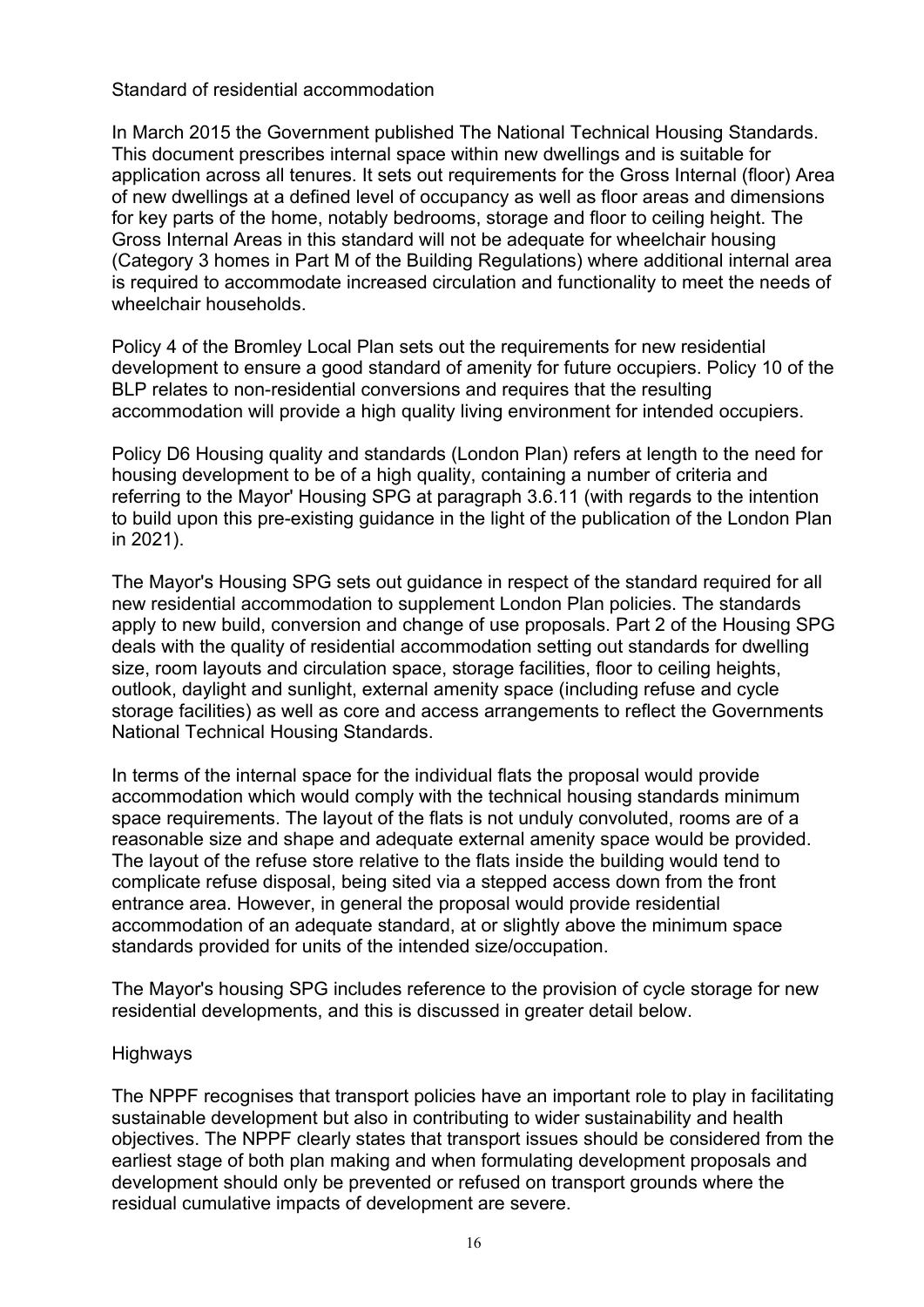The NPPF states that all developments that will generate significant amounts of movement should be required to provide a travel plan, and the application should be supported by a transport statement or transport assessment so that the likely impacts of the proposal can be assessed.

London Plan and Bromley Local Plan Policies encourage sustainable transport modes whilst recognising the need for appropriate parking provision. Car parking standards within the London Plan and Bromley Local Plan should be used as a basis for assessment.

Transport for London have raised objections to the proposed development, and the Bromley Highways Officer has commented that insufficient information has been provided regarding elements of the proposal to be confident of compliance with local and London transport policies.

The submitted drawings do not clearly show the layout of the proposed parking area, and it is noted that the proximity of the proposed crossover to a large street tree may necessitate amendments to the layout and position of the crossover. The application has not been submitted with a swept path analysis and drawing confirming the capacity of the developer to provide adequate sightlines. It is also noted that limited information has been provided on deliveries and servicing of the flats off-street, and whether these activities are capable of being undertaken on-site and with sufficient space for vehicles to turn so as to avoid reversing movements in the highway. This is of particular importance in view of the no stopping restrictions on Bromley Hill and the adjacent part of Oaklands Road during red route control hours.

TfL comments note that there is no indication that enlarged disabled parking provision is capable of being accommodated within the site, and that the cycle parking does not comply with the London Cycling Design Standards as it is situated remote from the proposed residential building. The proposal in this respect is contrary to Policy T5 of the London Plan.

Comments also refer to the position of the crossover relative to the existing access and the impact of this on pedestrian safety and comfort. No Road Safety Audit has been provided and the proposed vehicular access to/from Oaklands Road necessitates this in view of the close proximity of the access to the TLRN and the cycle route.

# Neighbouring amenity

Policy 37 of the Bromley Local Plan seeks to protect existing residential occupiers from inappropriate development. Issues to consider are the impact of a development proposal upon neighbouring properties by way of overshadowing, loss of light, overbearing impact, overlooking, loss of privacy and general noise and disturbance.

Representations have been received which express concern at the impact of the proposal on the residential amenities of neighbouring properties, with particular reference to impact on light to neighbouring flats (Sedgewick Court and Linden Court) resulting from the height of the development.

The residential development of the site would have an inherently increased visual presence in contrast with the existing/former tree-filled green site. However, the increased visual presence of a residential development would not as a matter of course have an unacceptable impact on neighbouring amenity. Taking into account the siting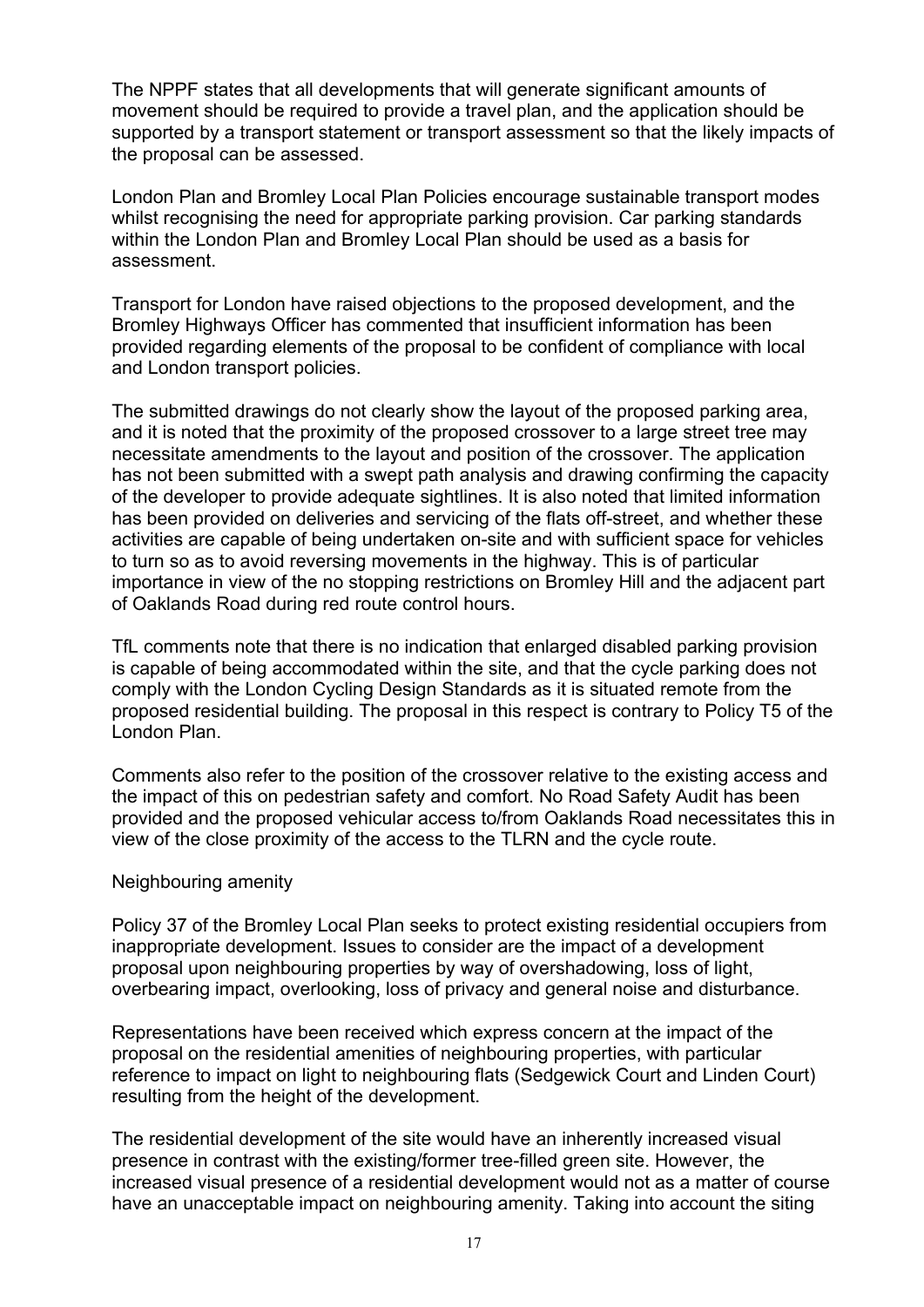and orientation of the proposed building relative to the neighbouring building it is not on balance considered that the proposal would have so significant an impact with regarding to loss of light, visual impact and general noise and disturbance as to warrant the refusal of planning permission on this basis. The proposed balconies are positioned adjacent to the projecting rear part of the building which would effectively screen views towards the neighbouring existing block.

It is noted that concerns have been raised regarding the impact of the construction phase should permission be granted, and while it is realistic to predict that the implementation of the development would cause some noise and disturbance, as a finite process, limited to the duration of the building works, this is not a material consideration in the assessment of the proposal.

# Other matters

Comments have been received referring to the potential impact that the development may have associated with subsidence, as well as with regards to increased demand on the water supply, property devaluation and the impact of the construction phase generally. These matters do not comprise material planning considerations, in that (with regards to subsidence and water supply) the issues are addressed under separate legislation/service framework, and reduction in property vales also does not comprise a material planning consideration.

# CIL

The Mayor of London's CIL and the Borough CIL (adopted 15/6/21) is a material consideration. CIL is payable on this application and the applicant has completed the relevant form.

# **Conclusion**

Taking into account the above the proposed development would have a detrimental impact on the visual amenities of the street scene, would develop an existing green strip considered to form part of a Green Corridor and is not supported by sufficient information on the biodiversity and ecological value of the site, or with regards to the enhancement of the site through replacement and additional tree planting.

The site has been identified as forming part of the Transport for London road network (TLRN) and as a statutory consultee objections are raised, relating to the siting of the development and the limited information relating to street trees, parking and servicing of/deliveries to the site and road safety, as well as regarding the failure to provide cycle parking to comply with guidance and Policy T5 of the London Plan.

In respect of the Council's 5 year housing land supply and the current position outlined within the 'principle' section above, paragraph 11d (ii) of the Framework would be applicable. In this case, when weighing up benefits of the development and the current undersupply of housing, it is considered that the identified harm arising from the proposal would significantly and demonstrably outweigh the benefits of the development. Therefore, in the planning balance the proposal is not considered to be acceptable.

Background papers referred to during production of this report comprise all correspondence on the files set out in the Planning History section above, excluding exempt information.